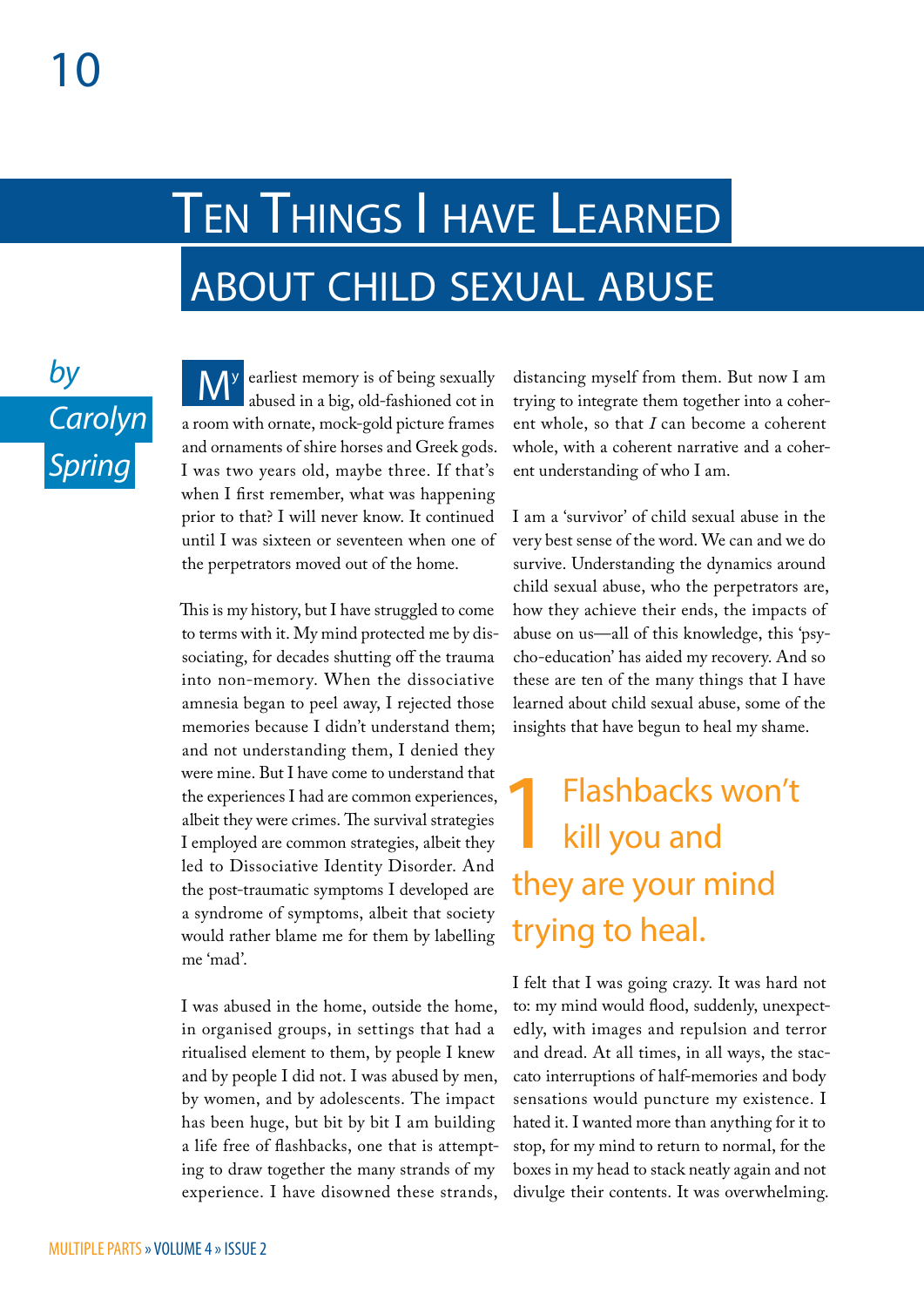

A noise, a sensation, a thought…and suddenly I am assaulted by eye-scratching images of abuse. The steel-hard reality of normality around me fades and I am *back in it*, reliving it, as real in my body as it was back then. I feel pain, disgust, terror. I retch or crumple, even pass out. These experience were overwhelming and they were continual. Dozens of times a day, every day of the week, for years. I'm not quite sure how I survived.

It was much later in my recovery that I realised that flashbacks weren't the enemy. The flashbacks were my mind trying to heal. It was trying to connect up the dots, fill in the gaps, make sense of this squabble of experiences that I'd tried, as hard as I could, to keep out of mind. But my mind veers relentlessly towards truth. It can only dissociate and avoid for so long. It is pre-programmed to recover. And these flashbacks, distressing and debilitating though they were, were my mind's insistence that we wouldn't live in the shadows any longer. We were going to bring this thing into the light, and we were going to deal with it. And then we would be free of it. I have come to believe that the symptoms of child sexual abuse are the beginnings of recovery. When it starts to affect us, it is a good sign. We are going to heal.

'Monsters don't get close to children—nice people do.' 2

These are the words of the late Ray Wyre, a respected child sexual abuse investigator. The concept of the stranger in the mac jumping out from the bushes is a stereotype and myth. The vast majority of children who are sexually abused know their abuser. Our children are more at risk from within the family than they are from without. But we don't want to know that. We want the reassuring image of the sick paedophile, the monster—so we know who to watch out for. The idea of sex offenders dressed in Next and driving a Golf is too disturbing. So we force it out of mind and welcome the stereotype because it is easier to live with.

So *everyone* dissociates. Everyone pushes unwelcome truth out of their mind. And this most unwelcome of truths is that respectable people abuse children. Accountants do, and bricklayers, and people who work on the tills at Tesco's. All sorts of people. And we can't tell by looking at them.  $\lambda$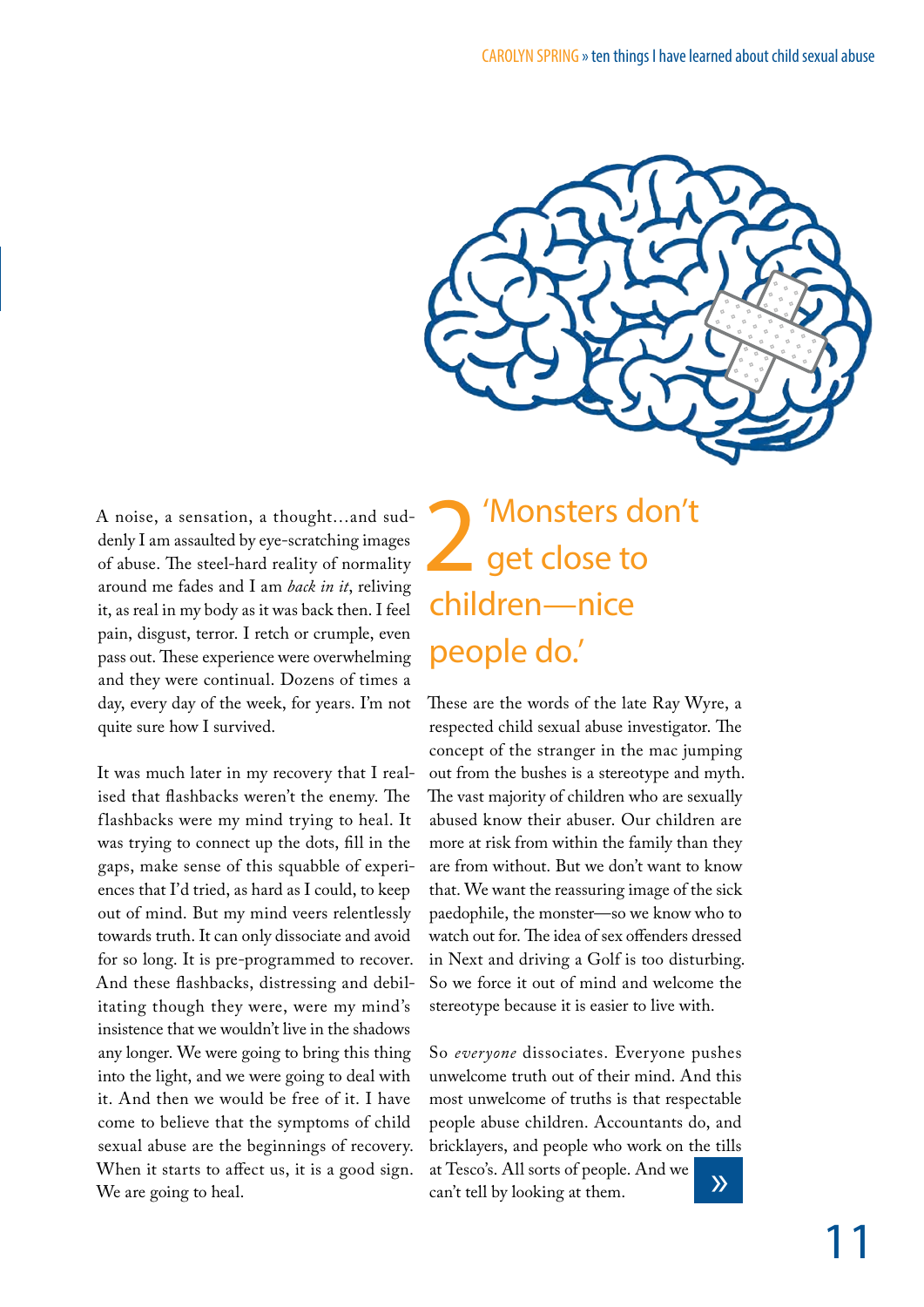#### » ten things I have learned about child sexual abuse

» When I considered the people who abused me, I struggled to accept it largely because they weren't evil all the time. They did normal things too. They ate, they laughed, they sang whilst baking shortbread. They did everything that everyone else—people who didn't abuse children—did. So I kept on refusing to believe that they had abused me too. For many years, I wanted the image more than I wanted the truth, because the truth is painful. The truth is that nice people are not always nice and that 'monsters' live in four-bedroomed houses too.

The tools of the abusers are denial, minimisation and blame. But we hurt ourselves when we use these tools too. 3

To abuse a child, you need to distort the truth. Because the truth is hideous, and your actions are crimes. So abusers employ 'the triad of cognitive distortion'. Firstly, they deny altogether that they are abusing. They tut at the television when such things are mentioned and deny even to themselves that they are engaged with the same. *I'm not doing anything wrong. This isn't abuse.* But if truth is too

forcefully imposed on their situation, then they move on to minimisation. *It's not hurting anyone. It's not that bad. It's not like it's rape or anything. It's only a bit of fun. I'm only looking. It's my way of showing affection.* If that doesn't work, then they resort to blame. *It's not my fault. She made me do it. She (or he) started it. It's what he (or she) wanted.*

In this way abusers avoid facing their crimes. In this way they shirk responsibility for the hurt they are causing. But it damages us further when we employ these tactics too. If by dissociating we deny that we were ever abused—*It didn't happen to me; it happened to another part of me*—or we deny that it bothers us—*It's no big deal, worse things happened to other kids*—or we take the blame for it ourselves—*It's because I was bad, and I deserved it*—then we will drown in the abuser's cesspit of lies.

Recovery involves facing the truth, knowing the truth, letting the truth seep deep into our bones, and rejecting the reality imposed on us by the perpetrators. It's not our shame; it's theirs. It's not our guilt; it's theirs. It's not our fault; it's theirs.

It is a scary thing to place the responsibility back where it belongs, on our abusers—especially if they are also our family—but unless we do it then we are colluding with the denial, minimisation and blame that they used to hurt us, and we are missing the chance to heal.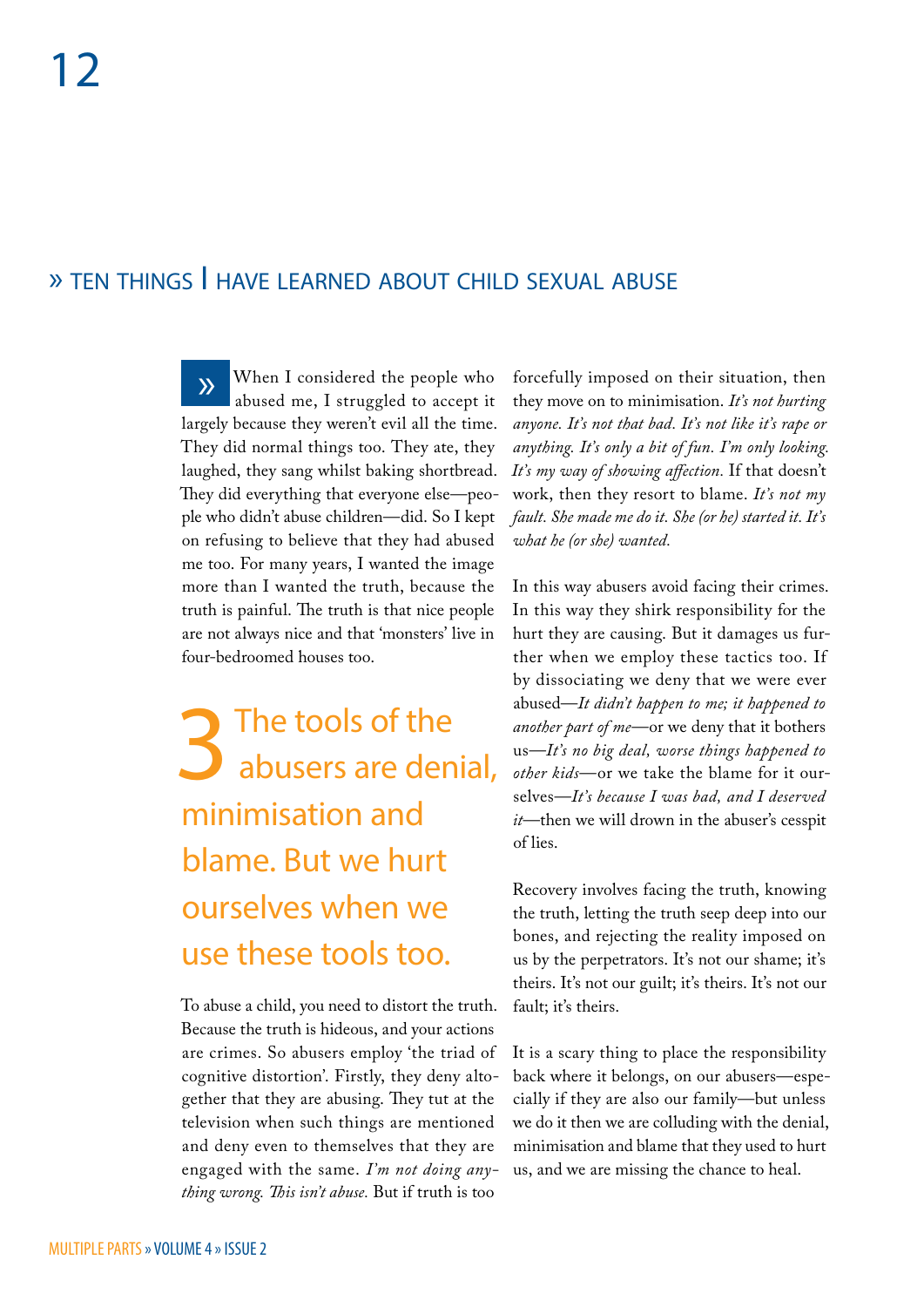### Child sexual abuse is something that happened to me, but it does not define who I am. 4

The impact of abuse runs right to my core. The experiences I had as my brain was first forming lay templates for me for the rest of my life. I assume I am bad, and toxic, and unloveable, because that is what I was told and how I was treated. The experience of abuse has at times completely entwined me, like Russian vine around a pergola. But recovery comes through recognising that I was a person before I was abused. I was a person during the abuse. And I am a person now, after the abuse. The abuse is something that was imposed upon me, like whitewash on a building. However deeply I have felt contaminated to the very foundations of my self, in reality it is external. It does not define who I am. It says more about my abusers than it does about me.

I struggled at first to accept that I had suffered child sexual abuse, to identify myself as a victim of such monstrous crimes. I had to own those experiences which previously I had banished to the far reaches of my mind. I had to lay hold again of those memories, those beliefs, those thoughts, those feelings. But then I would disown them. And own them

again. On and on in a spiral of ever-deepening rings. But eventually I could place those experiences outside of me, in a right way. *This is what someone did to me. It is not who I am. I am more than this. I am not the sum of my experiences. I am a person in my own right.* Having done that, it is easier to stand back from the trauma but still own it, to view the abuse as experiences I have had, rather than as determinants of my soul. Abuse defines the abusers more than it defines the victim.

### $\Gamma$  The perpetrator grooms not just the victim but the family and society too. 5

In grooming, the abuser prepares the victim to be abused. Resistance is eroded. Blame and responsibility creep onto the victim. Grooming protects the abuser and enables them to perpetrate, entrapping the victim with secrets, promises, threats and lies. *If you tell anyone, it will break up the family. You made me do this. I won't tell your mother you were drinking alcohol / taking drugs / skipping school / stealing biscuits. You're a naughty girl/boy for doing this, but I won't tell…* Grooming deeply distorts truth and inverts responsibility, leaving the victim deeply impacted in ways that can take years to unravel and heal. *It's my fault.* 

*I wanted it. Everyone does this. They love* 

 $\lambda$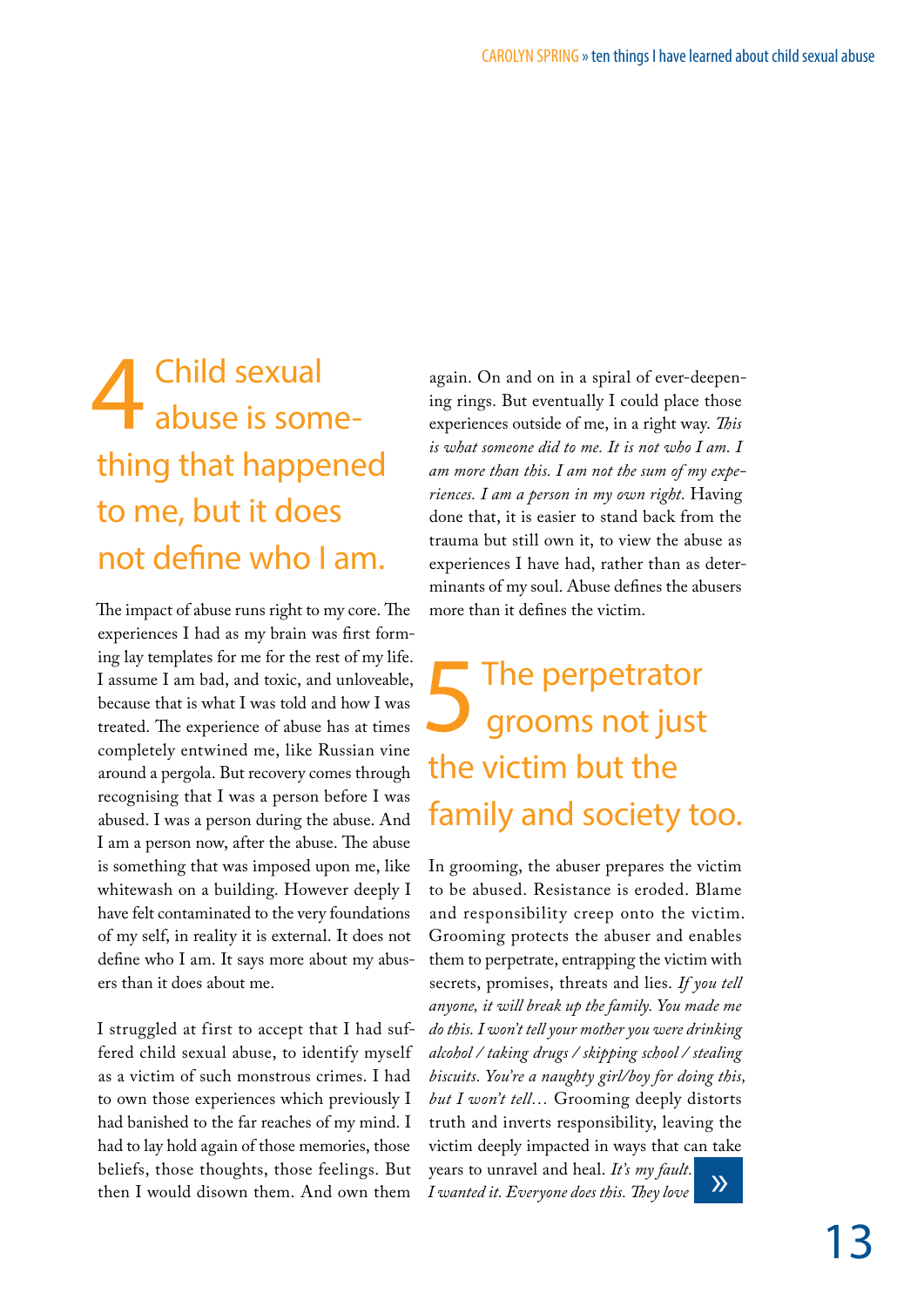#### » ten things I have learned about child sexual abuse

» *me. This is for my benefit. I caused this. I deserve this because I am bad.* Grooming is about trickery and deceit, and recovery from its effects involves re-uniting with truth. But often that process is hampered because the wider network—the family, the church, the club, the school—have also been groomed. *She makes things up. He's trouble. I can babysit for you. Let me help you out. Doctors and teachers and police officers don't abuse.*

Society was groomed by Jimmy Savile. We believed his charity efforts. We smiled at his eccentricity. We succumbed to his power. Abusers groom everyone around them. They invite the belief that they are pillars of the community, whose version of events is *right*, the arbiters of truth. Sexual abuse doesn't happen in a vacuum. It happens in manufactured reality that abusers can spend years creating. If you're willing to train to be a priest in order to gain access to children, or work in a nursery, or marry a single mother, then there's no limit to what you will do with that trust once you have it. That, sadly, is why abusers get away with it for so long. No one wanted to believe that Cyril Smith was anything other than fat. He was an MP. We have entrusted the country to men like him. So he is to be trusted. And children lie (or say they say).

### Powerlessness is the very essence of trauma, but we are powerless no longer. 6

The freeze response makes sense. In the face of overwhelming threat, when fight and flight are no longer an option, a child—just like an antelope or a possum or a rabbit—freezes to survive. Perhaps she will escape detection. Perhaps it will numb the pain. Perhaps submission will win the day. The freeze response is a work of evolutionary genius, but it cramps our style. If we freeze when someone raises their voice, if we freeze when we spill a drink, if we freeze when someone walks behind us, then the freeze response is no longer adaptive. We need to update our mental maps, because we are no longer little and defenceless and unskilled. We are adults now, with resources we didn't have before, with the right to say no, with the right to be heard. We can develop our skills to amplify our no until it is heard and respected. We were powerless as children, and inevitably overwhelmed. But recovery is built on a new reality: we are no longer stuck; time has moved on; we have moved on. Powerlessness is a cage whose doors have opened, and we don't need to sit in it a moment longer. It takes time to learn this. It takes the dogged practice of every day, in some small way, *acting* rather than *freezing*. We need to build up new habits. But they are choices we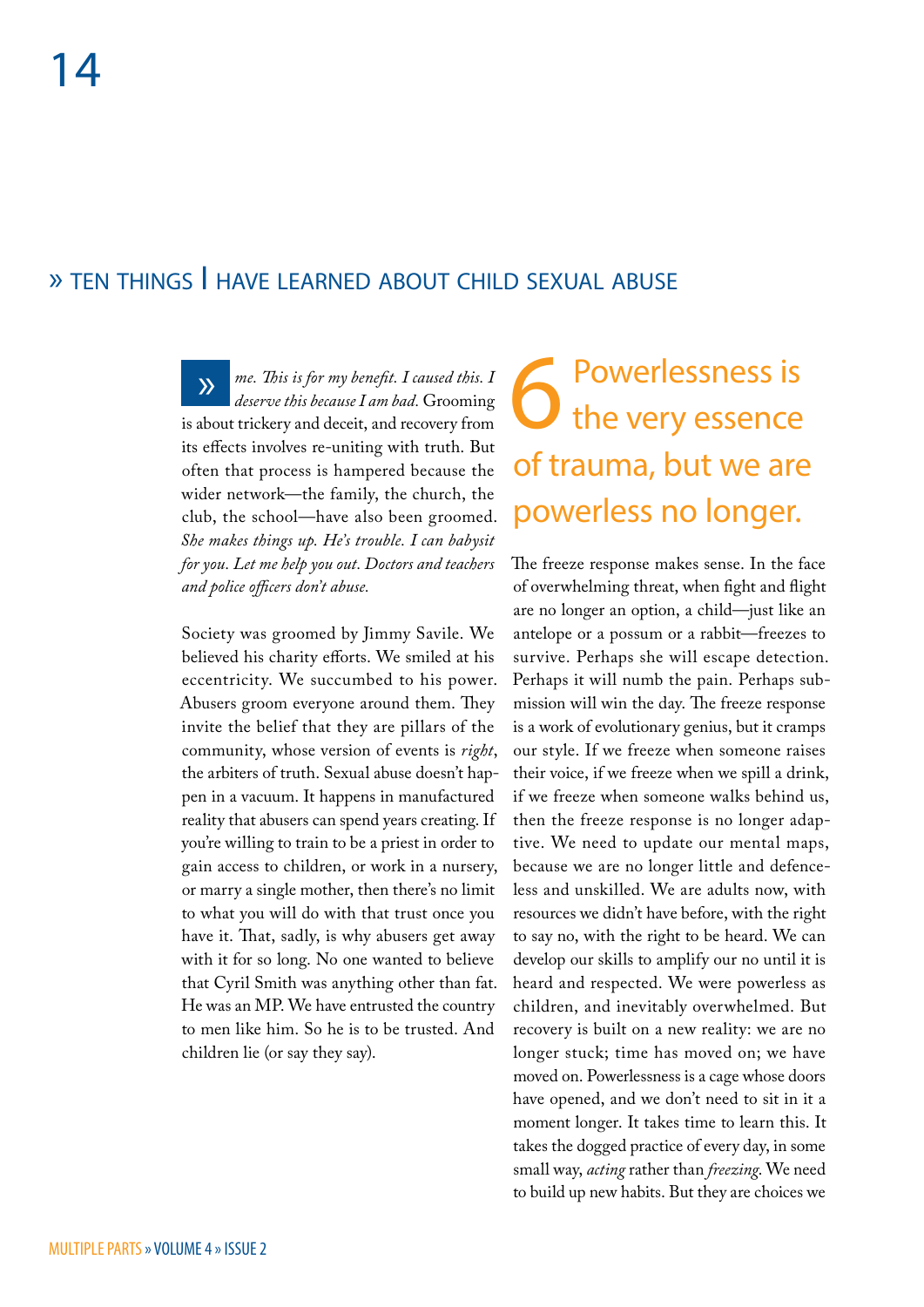are free to make now, and choices we *need* to make now if we are to emerge from the cocoon of victimisation, to spread our wings and fly.

#### Remembering is not recovering 7

At the moment of trauma, our memory systems fail. The event is stored in our survival-based 'back brain', a kinaesthetic and non-verbal imprint. In future, when faced with the same threat, we are primed to respond immediately and instinctively. It's clever, but it costs. Often then the event is not stored as a 'story' in our mind, the narrative explicit memory that composes our history. Instead the memory of abuse can be fuzzy, a barrage of body sensations and terror, not a neat bullet-point list of events. But it is all memory, and it is all valid. When our memory systems have been overrun by the cascade of stress hormones in our bloodstream, it makes remembering hard. We have the symptoms, we have the feelings, but we have no distinct story to tell. And so without a sense of history, we doubt if we can recover.

But remembering is not recovering. We can remember and still not recover. And we can recover without remembering. The indelible impression of trauma manifests itself in our symptoms and our behaviours: we jump at a sound, feel hopeless in the face of mild threat, flee at the faintest hum of conflict. Recovery is about relearning these reactions. The narrative

is helpful because it explains the whys, making it easier for us to understand ourselves and accept compassion. But sometimes the narrative is just in our body and in our emotions, and that is enough to work with. So often we fear 'false memories' but ironically they exist most abundantly in abusers who declare that our childhood was perfect and that they were perfect parents too.

#### Feelings are meant to be felt, and we can learn to adjust the volume. 8



My home was a prison of avoidance where feelings were to be kept at bay: with dissociation, amnesia, alcohol, drugs, busyness, overwork. Feelings were my enemy. They obstructed my goals. They embarrassed me. They were unreliable, unpredictable. They were *bad*. My life was built around trying to avoid feelings, aiming for some nirvana where I could smile serenely with the wisdom of non-feel.

But feelings are meant to be felt. They are not meant always to be believed, or taken as the sole guide to action, or allowed to spit venom on people around us. They are just meant to be felt. Having been felt, they will pass. If they're ignored or repelled, they will keep coming back, clamouring to be heard.  $\gg$ 

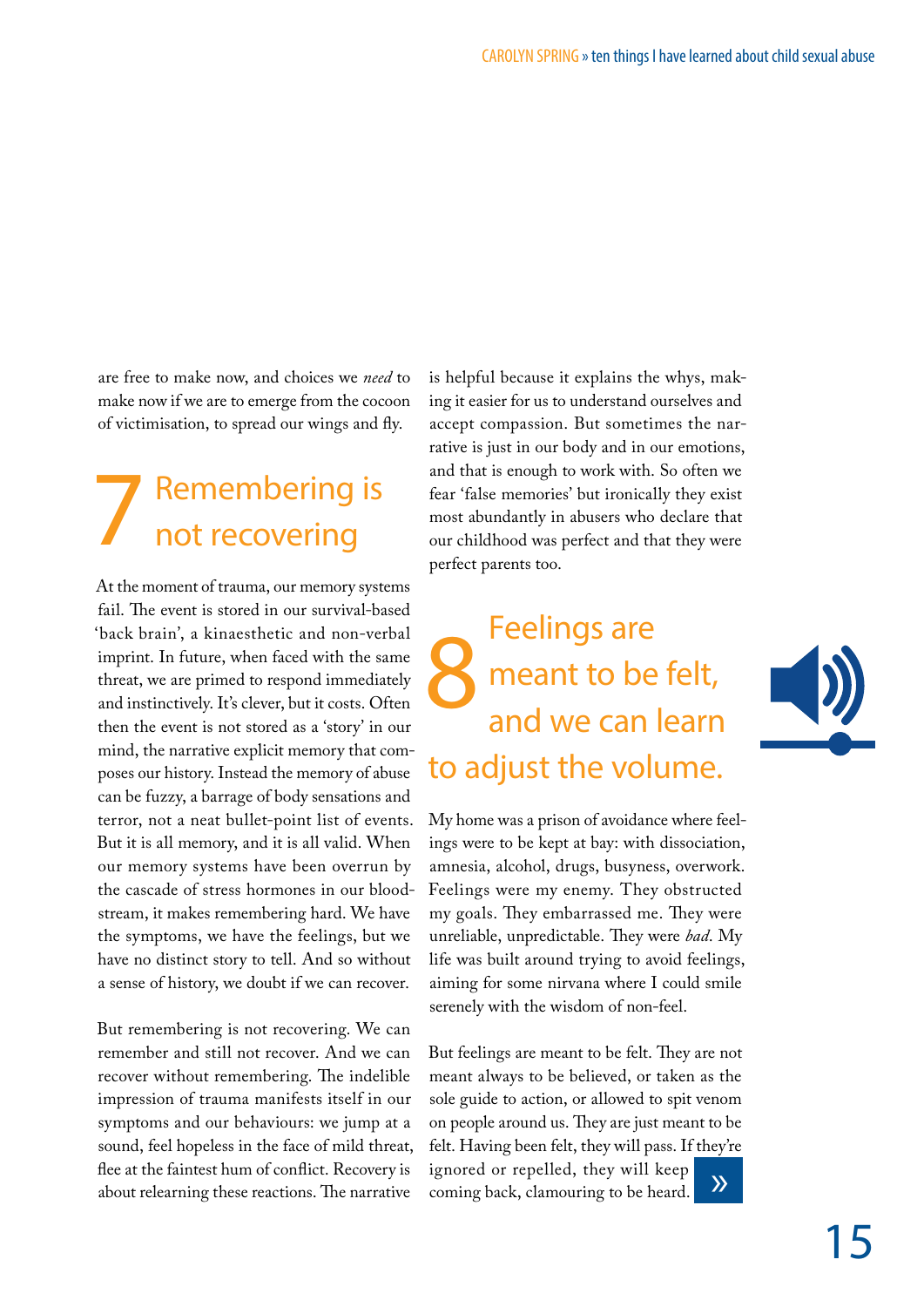#### » ten things I have learned about child sexual abuse

But feelings have a volume. Some of us try to keep that volume low, muted if possible, to walk uninterrupted through our day without the white noise of emotion. Others of us believe that our needs will be met if we ramp the knob up to 10, so our feelings drown out thought and reflection and the quiet, steady flow of relationship. Silent or ten. In DID, those extremes are experienced within discrete parts of ourselves—alternate identities, some of whom are emotionally numb, others are frantic with the scream of unremitting pain.

Abuse is distressing, and it ramped up the volume whilst muting it too: our abusers managed *their* feelings by overriding ours. So we learned to live in the silence, in the blare, from everything to nothing and back again, a thousand times a day. We couldn't find the volume knob to amplify the quiet, fluttery sounds in our tummy. And we couldn't turn it down either, away from the squawk of unrelenting distress. Recovery has involved feeling my feelings and using the volume knob—less out-of-control, dysregulated distress, and less numbed-out, avoidant, dissociative spaciness too. We can learn to live in the middle, accepting our feelings as part of us, part of what it means to be human, and part of life lived to the full where we feel positive feelings along with the negative ones.

#### The stereotypes are inadequate. 9

Women abuse. Boys are abused. Siblings abuse. Babies are abused. People in caring professions abuse. People with intellectual disabilities are abused. Parents abuse.

These are all true but they are not the stereotype and so our lives bed down in shame that somehow our abuse was extraordinary, out of the range of normal human experience. We feel doubly bad for having been abused by a woman, by a mother, by an older sibling, by a *younger* sibling. But as we've seen already, the stereotypes serve society's denial and are not good indicators of truth. There is something indelibly shocking about a mother abusing a son or even a mother abusing a daughter. It contradicts everything that we implicitly believe a mother to be. And when babies are abused, our attachment caregiving systems that have evolved to nurture and protect the most vulnerable—scream with the horrifying wrongness of it. It happens—and more often than we care to believe. But I am not doubly bad for having suffered extreme abuse. There is nothing in *me* that caused it. I didn't deserve it. And there are thousands upon thousands of people like me, who also are trapped by the shame of this abuse. But it's more typical than any of us dare to believe and it was all wrong, and it was all damaging, and you are not to blame.